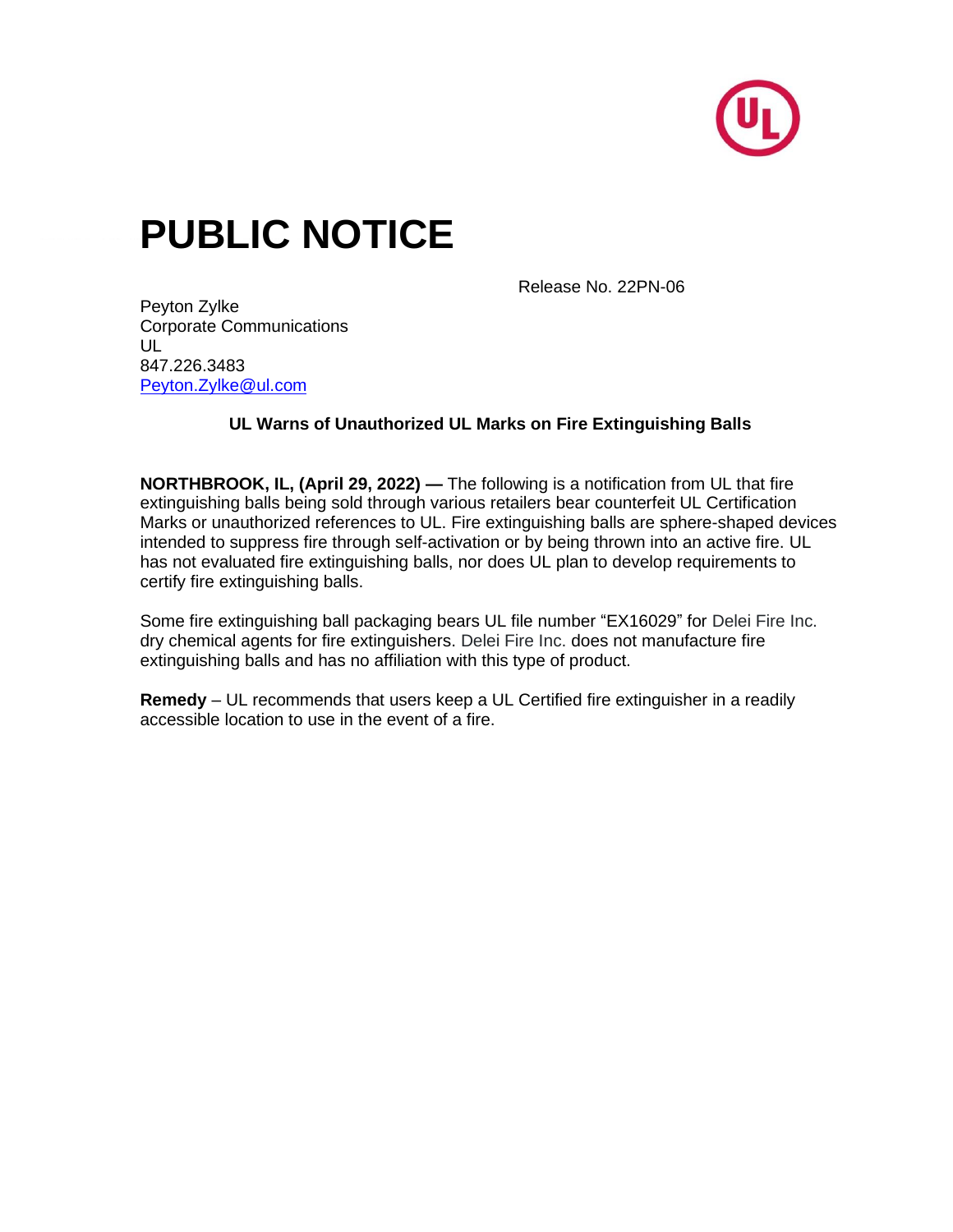## **Photo:**

*Example of fire extinguishing balls and unauthorized UL marks:*